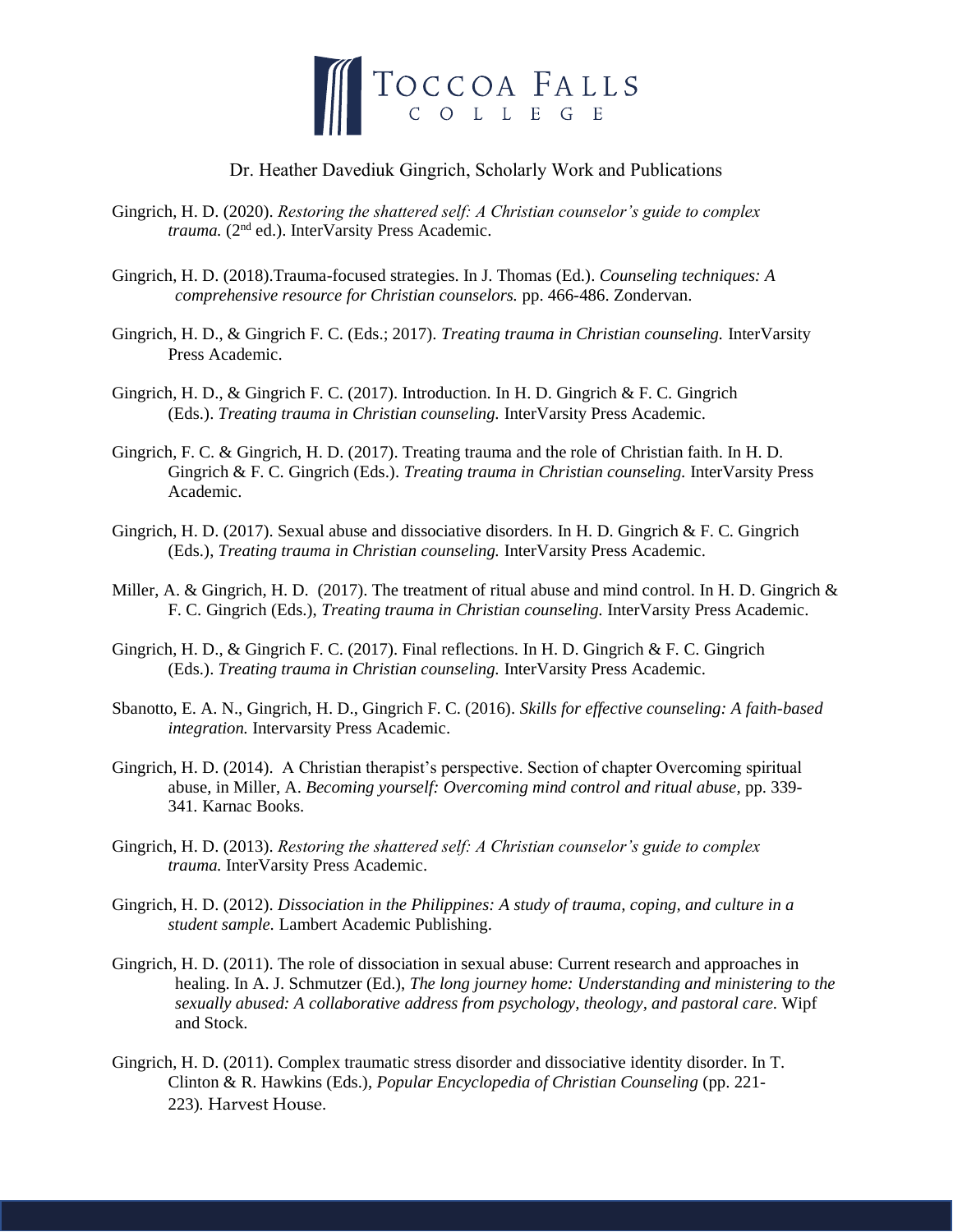

- Gingrich, F. C. & Gingrich, H. D. (2011). Mood disorders. In T. Clinton & R. Hawkins (Eds.), *Popular Encyclopedia of Christian Counseling* (pp. 205-208)*.* Harvest House.
- Gingrich, H. D. (2005). Trauma and dissociation in the Philippines. In G. F. Rhoades, Jr. and V. Sar (Eds.). *Trauma and dissociation in a cross-cultural perspective: Not just a North American phenomenon.* Haworth Press.

## **Journal Articles, Magazine Articles, Newsletters and Films**

- Joslin, S. & Gingrich, H. D. (in press). Spiritually competent counseling practice with children*.*
- Gingrich, H. D. (2021, June 9). *Complex Trauma and Spiritual Abuse.* Workshop presented at DE[LIVE]ERED Conference, Naomi Wright Ministries.
- Gingrich, H. D. (2021) Understanding trauma and the path to restoration. *Christian Counseling Today, 24*(4), 10-13.
- Gingrich. H. D. (2020). The challenges of working with complex trauma. *Christian Counseling Today, 24* (1)*,* 34-37.
- Gingrich, H. D. (2019, Fall). How to become a trauma-informed congregation. *Engage Magazine* (Denver Seminary).
- Gingrich, H. D. (2018). Cross-cultural trauma work with a tribal missionary: A case study *Frontiers in the Psychotherapy of Trauma and Dissociation*, *1*(2), 174–191.
- Gingrich, H. D. (2018). Recovering from sexual trauma: What every counselor needs to know. *Christian Counseling Today, 23*(1), 16-19.
- Gingrich, H. D. (2018, October). How to become a trauma-informed congregation. *CT-Pastors Magazine.*

Gingrich F., & Gingrich, H. D. (2017, Spring). Ministry by surprise: God's plans in the midst of the unexpected. *Engage Magazine* (Denver Seminary), 7-9.

- Gingrich, H. D. (2014). Comment to "Mission possible: A presentation of the therapeutic process of adult victims of child sexual abuse." *EMCAPP Journal: Christian Psychology around the World, 6,* 138-139.
- Hogstrom, K. E., & Gingrich, H. D. (2014). Experiences and utilization of member care in an international missionary sample. *Journal of Psychology & Christianity, 33,* 240-253.
- Gingrich, H. D., & Gingrich, F. (2011). Integration and attachment theory: A response to Greggo. *Edification*, 5(1), 16-19. [\(http://christianpsych.org/wp\\_scp/wp](http://christianpsych.org/wp_scp/wp-content/uploads/Edification-5.1.pdf)[content/uploads/Edification-5.1.pdf\)](http://christianpsych.org/wp_scp/wp-content/uploads/Edification-5.1.pdf).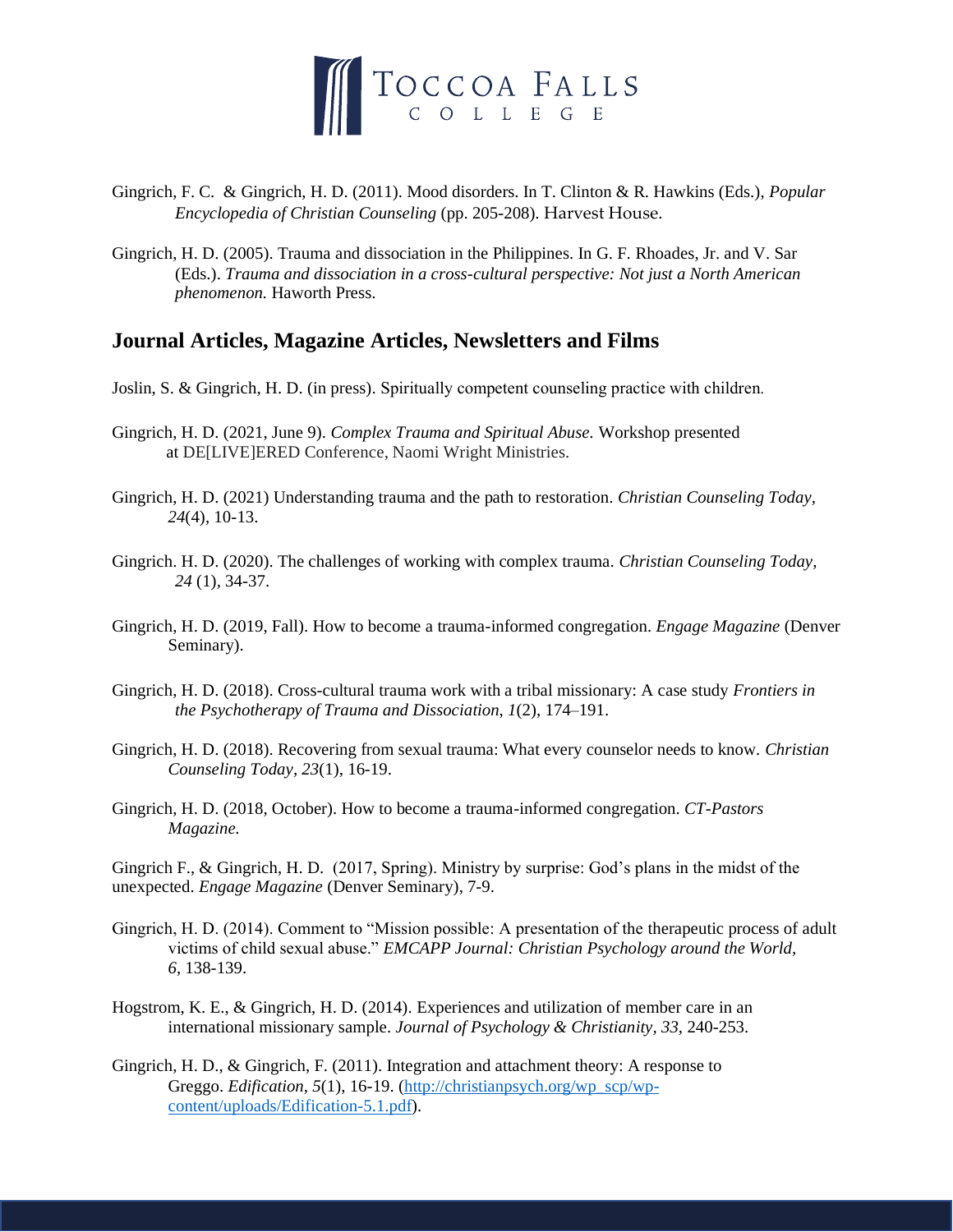

- Gingrich, H. D. (2011). Traumatic stress and international Christian workers: Assessment and intervention, *Christian Counseling Today, 18(3).*
- Gingrich, H. D. (2011). Redemption in the lives of hurting people. *Denver Seminary Magazine. 7*(3), 11- 12.
- Killam, R. & Gingrich, H. D. (2011) Sexuality among evangelical college women. *Growth: The Journal of the Association for Christians in Student Development, 10,* 40-53*.*
- Gingrich, H. D. & Ohlson, J. (2010). The heart of the matter (2010). *Journal of Psychology and Christianity, 29,* 82-87.
- Haskell, H. & Gingrich H. D. (2007, but released in 2010). Expanding our horizons to include dreams as a spiritual resource (2007, but released in 2010). *Phronesis* (Journal of Asian Theological Seminary) *14,* 41-65.
- Gingrich, H. D. (2009). Assessing dissociative symptoms and dissociative disorders in college students in the Philippines. *Journal of Aggression, Maltreatment, & Trauma, 18,* 403-418*.*
- Gingrich, H. D. (2009). Complex traumatic stress disorders in adults (2009). *Journal of Psychology and Christianity, 28,* p. 269-274.
- Gingrich, H. D. (June 30, 2009). *Lost Voices* interview for film on dissociation. Director: Cassia Hendrickson.
- Gingrich, H. D. (July/August, 2008). Lost in the forest: Reflections on *nawawala sa sarili* (July/August, 2008). *RMTDS (Rocky Mountain Trauma and Dissociation Society) News*, 2-5.
- Gingrich, H. D. (2007). Filipino Christianity. *Denver Seminary Magazine. 3*(4), 12.
- Gingrich, H. D. (2006). Dissociative symptoms and indigenous Filipino concepts. *Social Science Diliman. 3*(1,2):1-48.
- Gingrich, H. D. (2006). Philippine Society for the Study of Trauma and Dissociation. *International Society for the Study of Dissociation News, 24*(5).
- Gingrich, H. D. & Gingrich F. (2005). Co-guest Editor of issue. *Phronesis.* (Asian Theological Seminary/Alliance Graduate School, Philippines) *12* (1).
- Gingrich, H. D. (2005). Not all voices are demonic. *Phronesis. 12,* 81-104.
- Gingrich, H. D. (2005). Trauma and dissociation in the Philippines. *Journal of Trauma Practice,4*(3, 4). Published simultaneously in G. F. Rhoades, Jr. and V. Sar (2005), *Trauma and dissociation in a cross-cultural perspective: Not just a North American phenomenon.* New York, NY: Haworth Press.